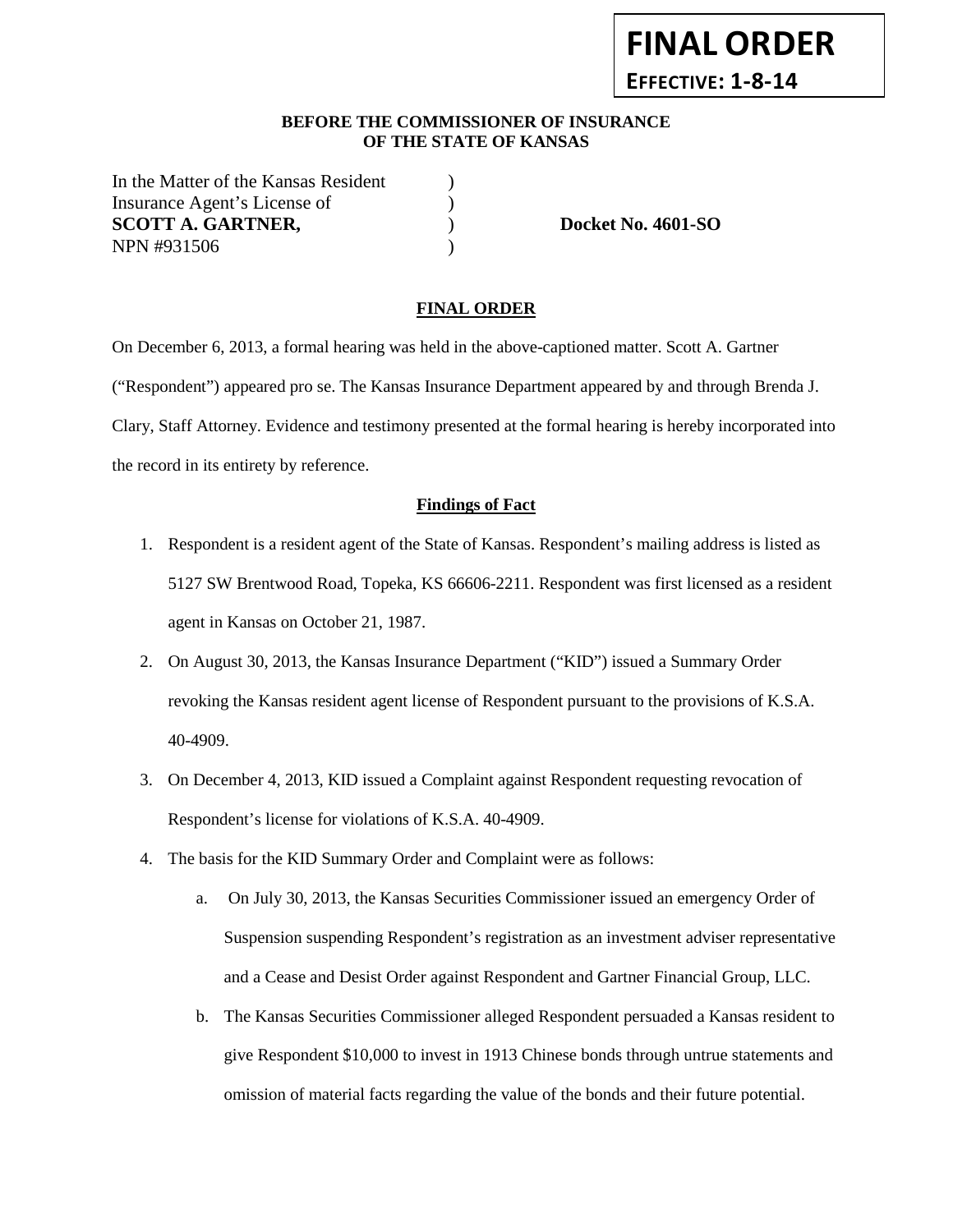- c. The Securities Commissioner found Respondent had impeded an audit or inspection by refusing to cooperate and by supplying false information.
- d. KID sent Respondent a letter on August 5, 2013 requesting response to the allegations set forth by the Securities Commissioner. Respondent replied via e-mail denying the substance of the Securities Commissioner's allegations.
- e. Respondent failed to provide a written explanation of the transaction to KID beyond the general denial.
- f. On September 18, 2013, KID Consumer Assistance Division ("CAD") staff received a complaint regarding the suitability of an annuity sale to Kansas Resident V.R.
- g. CAD staff mailed an inquiry regarding the complaint to Respondent on September 19, 2013 requesting a response within fifteen (15) days.
- h. Respondent did not respond to the inquiry.
- i. On October 11, 2013, CAD received a consumer complaint on behalf of Kansas Resident W.H.N. regarding the suitability of annuity sales and recommendations Respondent made to W.H.N.
- j. The inquiry requested a response within fifteen (15) days.
- k. Respondent did not respond to the inquiry.
- 5. Respondent admitted numerous times at the formal hearing that he did not respond to the CAD inquiries.
- 6. Respondent failed to report the Order of the Securities Commissioner to KID within thirty (30) days.
- 7. Respondent timely requested a hearing on the Summary Order.

### **Applicable Law**

The law applicable to this matter states in pertinent part:

1. K.S.A. 40-4909(a) – "The Commissioner may deny, suspend, revoke, or refuse renewal of any license issued under this act if the Commissioner finds that the applicant or license holder has: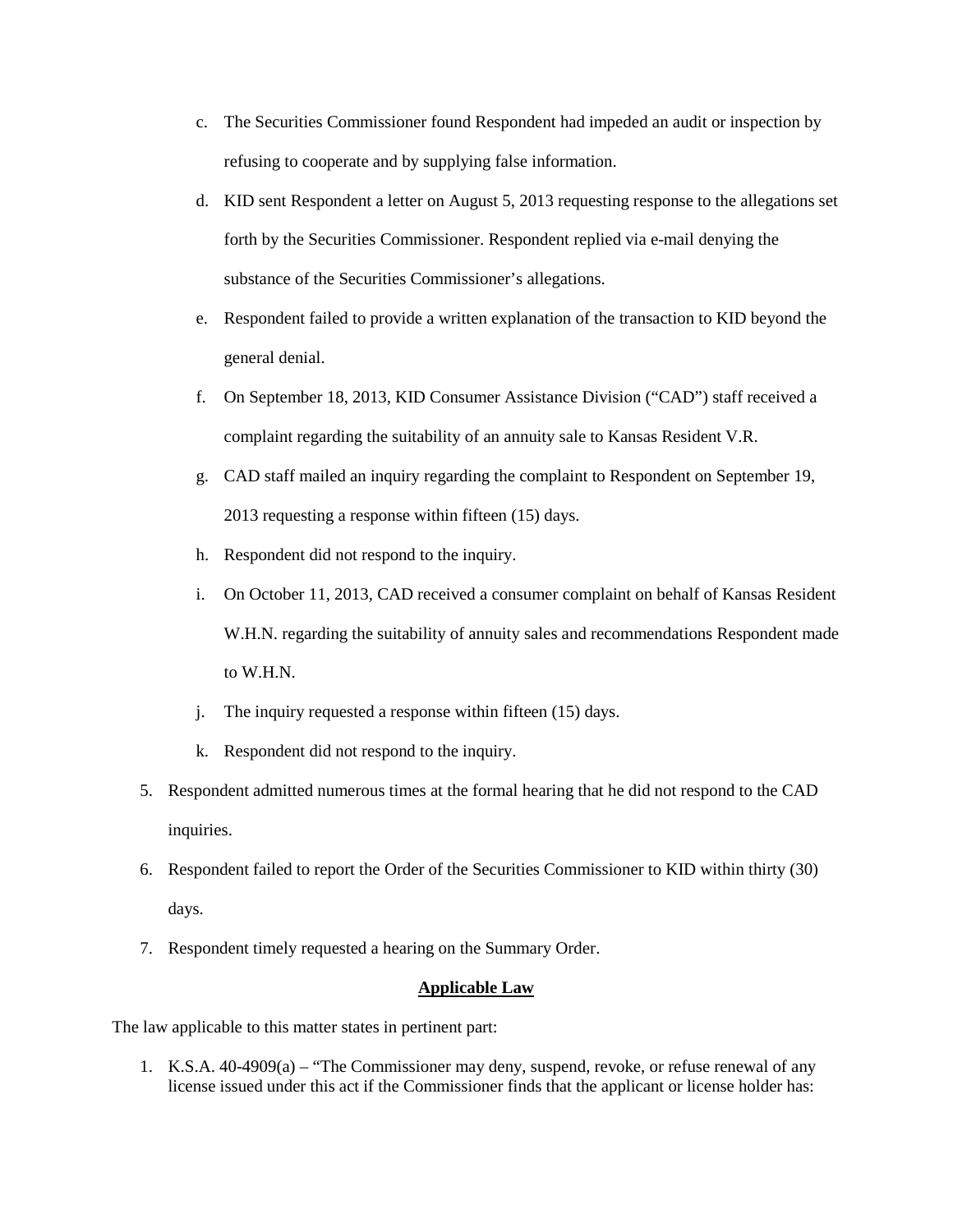- (2) Violated:
	- (A) Any provision of Chapter 40 of the Kansas Statutes Annotated, and amendments thereto, or any rule and regulation promulgated thereunder.
- (8) Used any fraudulent, coercive, or dishonest practice, or demonstrated any incompetence, untrustworthiness or financial irresponsibility in the conduct of business in this state or elsewhere.
- (b) In addition, the commissioner may suspend, revoke or refuse renewal of any license issued under this act if the commissioner finds that the interests of the insurer or the insurable interests of the public are not properly served under such license.
- 2. K.A.R. 40-7-9 "Each person licensed in this state as an insurance agent shall report the following to the commissioner of insurance within 30 days of occurrence:
	- (a) Each disciplinary action on the agent's license or licenses by the insurance regulatory agency of any other state or territory of the United States;
	- (b) Each disciplinary action on an occupational license held by the licensee, other than an insurance agent's license, by the appropriate regulatory authority of this or any other jurisdiction "

### **Policy Reasons**

The Commissioner finds it is the public policy of the Kansas Insurance Department to protect the

public health, safety and welfare of Kansas citizens in the business of insurance by ensuring compliance

with all applicable insurance laws.

### **Conclusions of Law**

- 1. The findings of the Kansas Securities Commissioner as set forth in the emergency Order of Suspension are hereby incorporated by reference.
- 2. Revocation of Respondent's securities license and subsequent failure to report the revocation to KID constitutes K.A.R. 40-7-9(b) through K.S.A. 40-4909(2)(A).
- 3. The findings of the Kansas Securities Commissioner constitute violations of K.S.A. 40-  $4909(a)(8)$  by Respondent.
- 4. Pursuant to K.S.A. 40-4909(b), the interests of the public are not properly served by Respondent's license.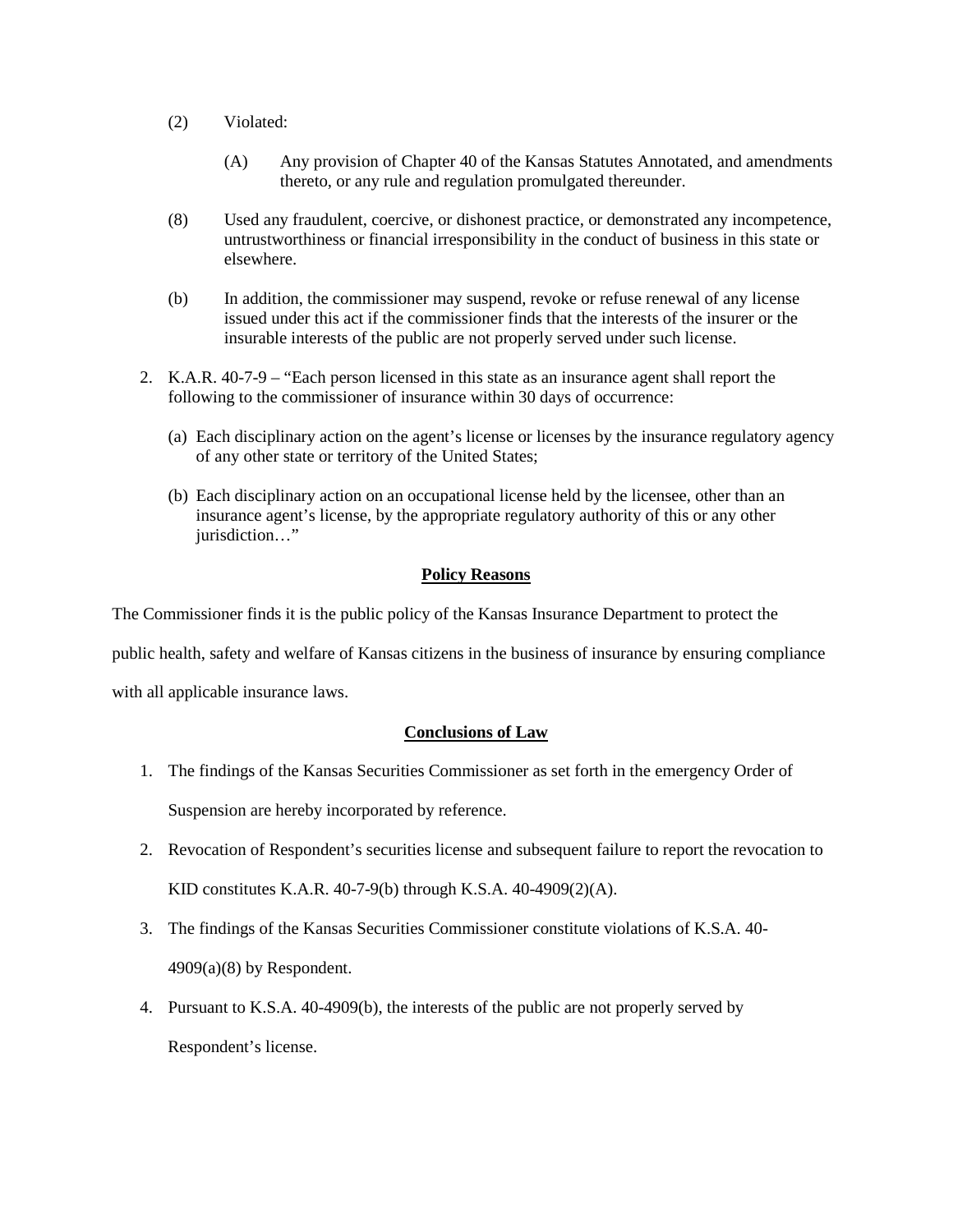5. Revocation of Respondent's license by the SEC via Consent Order constitutes a violation of

K.S.A. 40-4909(a)(9).

6. Respondent's failure to report the action of the Missouri DOI to KID constitutes a violation of

K.A.R. 40-7-9(a) and K.S.A. 40-4909(2)(A).

For the above-stated reasons, the Respondent's Kansas Resident Insurance Agent's License is hereby

### **REVOKED**.

# **IT IS SO ORDERED THIS \_\_8th\_\_ DAY OF \_\_\_\_January\_\_\_\_, 2014, IN THE CITY OF TOPEKA, COUNTY OF SHAWNEE, STATE OF KANSAS.**



\_/s/ Zachary J.C. Anshutz\_\_\_\_\_\_\_\_\_ Zachary J.C. Anshutz Assistant Commissioner Hearing Officer

Pursuant to K.S.A. 77-601 *et seq.*, Respondent is entitled to judicial review of this Final Order. The petition for judicial review must be filed within thirty (30) days of service of this Final Order (plus three [3] days for service by mail pursuant to K.S.A. 77-531). In the event Respondent files a petition for judicial review pursuant to K.S.A. 77-613(e), the Agency Officer to be served on behalf of the Kansas Insurance Department is:

John R. Wine, General Counsel Kansas Insurance Department 420 SW 9th Street Topeka, KS 66612

> $\angle$ s/ Jana L. Beethe $\angle$ Jana Beethe Legal Assistant